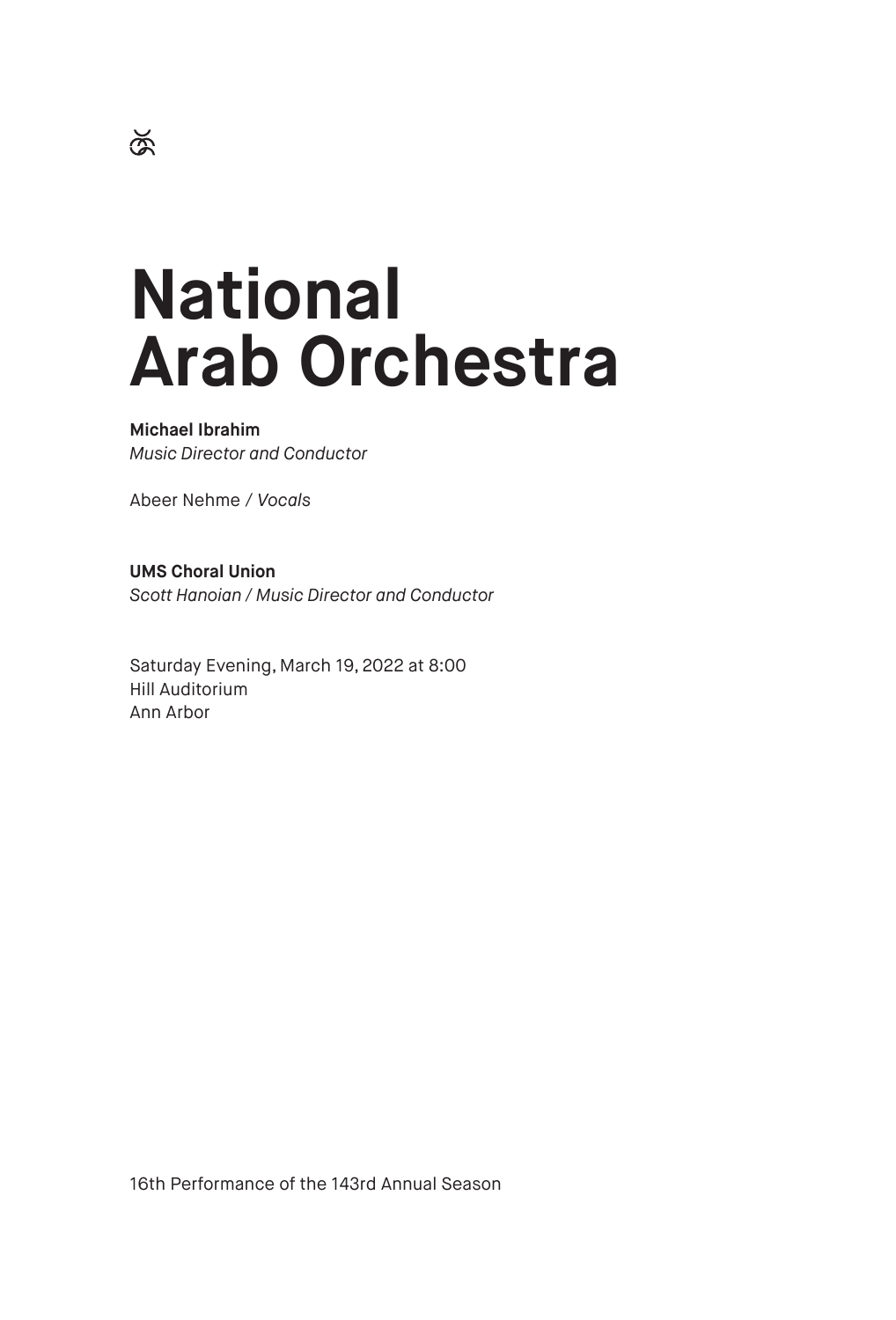UMS has been privileged to work with a team of artists, scholars, and community leaders from our region to help co-curate a portfolio of performances by artists and ensembles from the Arab world and its diaspora. Their insight and expertise have contributed immeasurably to the programming of our Winter 2022 season. Special thanks to each of the **UMS Arab Advisory Council** members:

Su'ad Abdul Khabeer Wadad Abed Maan Abou Khzam Ghassan Abou-Zeineddine Diana Abouali Nour Ballout Hassan Bazzi Roula David Kathryn Grabowski-Khairullah

Sally Howell Ibrahim Jarjoura Charlotte Karem Albrecht Mike Khoury Tammy Lakkis Manal Saab Alexander Sahouri Leyya Mona Tawil

The NAO is committed to providing a platform for cultural expression and education by preserving and integrating Arab music within the Arab American community and beyond. Tonight, we invite you to join us on a journey where we explore stories of migration, love, and cultural exchange together.

This evening's performance is funded in part by the Community Foundation for Southeast Michigan, the State of Michigan Commission on Middle Eastern American Affairs, and the National Endowment for the Arts.

Media partnership provided by WEMU 89.1 FM and WDET 101.9 FM.

In consideration of the artists and the audience, please refrain from the use of electronic devices during the performance.

The photography, sound recording, or videotaping of this performance is prohibited.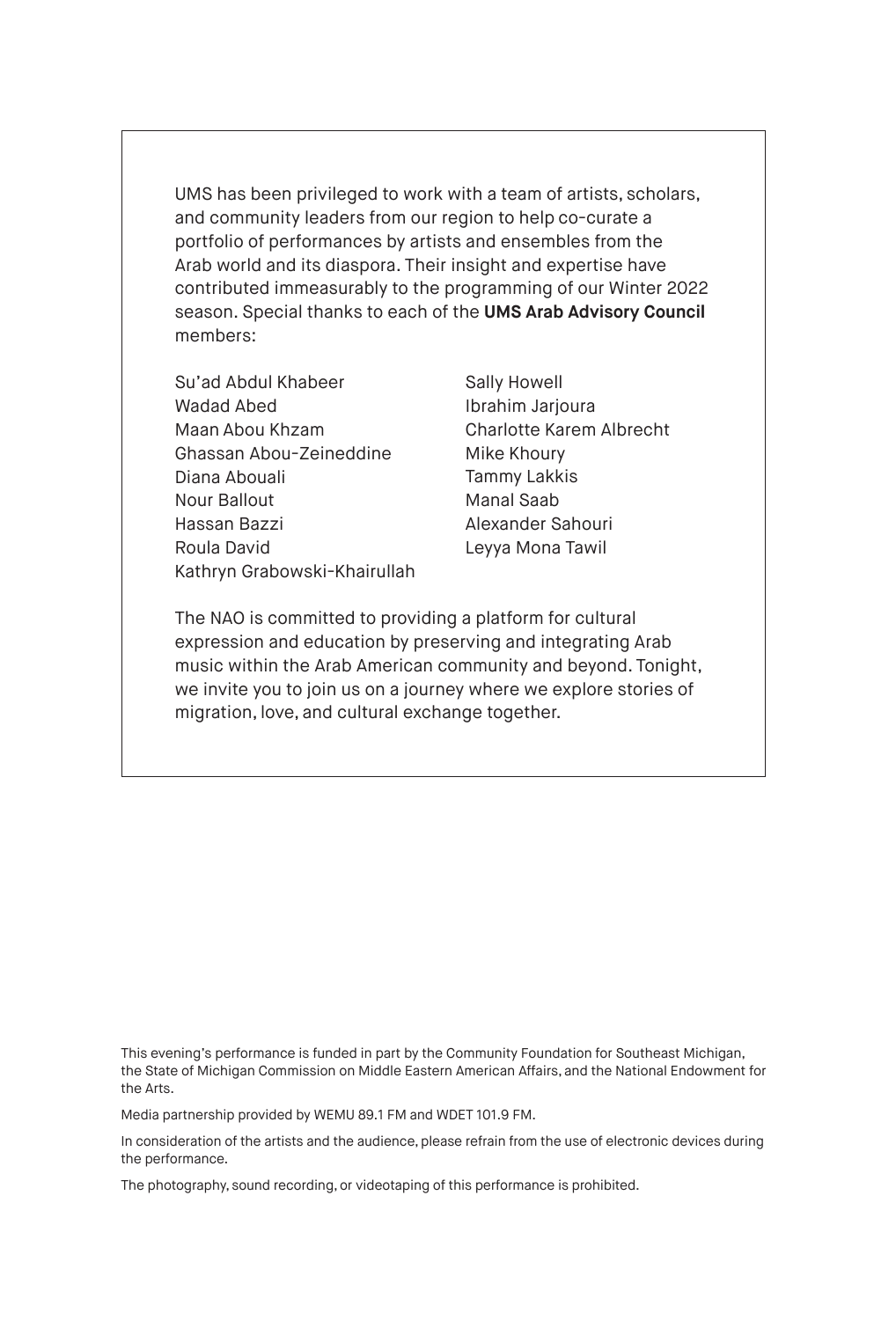# **PROGRAM**

*Zaki Nassif* **Frashay w Zahra** 

*Rahbani Brothers, Arr. Michael Ibrahim* **Ana La Habibi**

*Rahbani Brothers, Arr. Ibrahim*  **Watani** 

*Old Traditional* **Prashti Mennakh**

*Mohamed il-Qasabji, Lyrics by Ma'moun al-Shinawwi, Arr. Ibrahim* **Imta Ha Ta'raf**

*Riyad al-Sunbati, Lyrics by Ahmed Rami* **Ifrah Ya Albi**

*Traditional Andalusian, Arr. Ibrahim* **Lamma Bada**

UMS Choral Union

# *Ibrahim*  **The Wretched Refuse**\*

UMS Choral Union Scott Hanoian, conductor

**Intermission**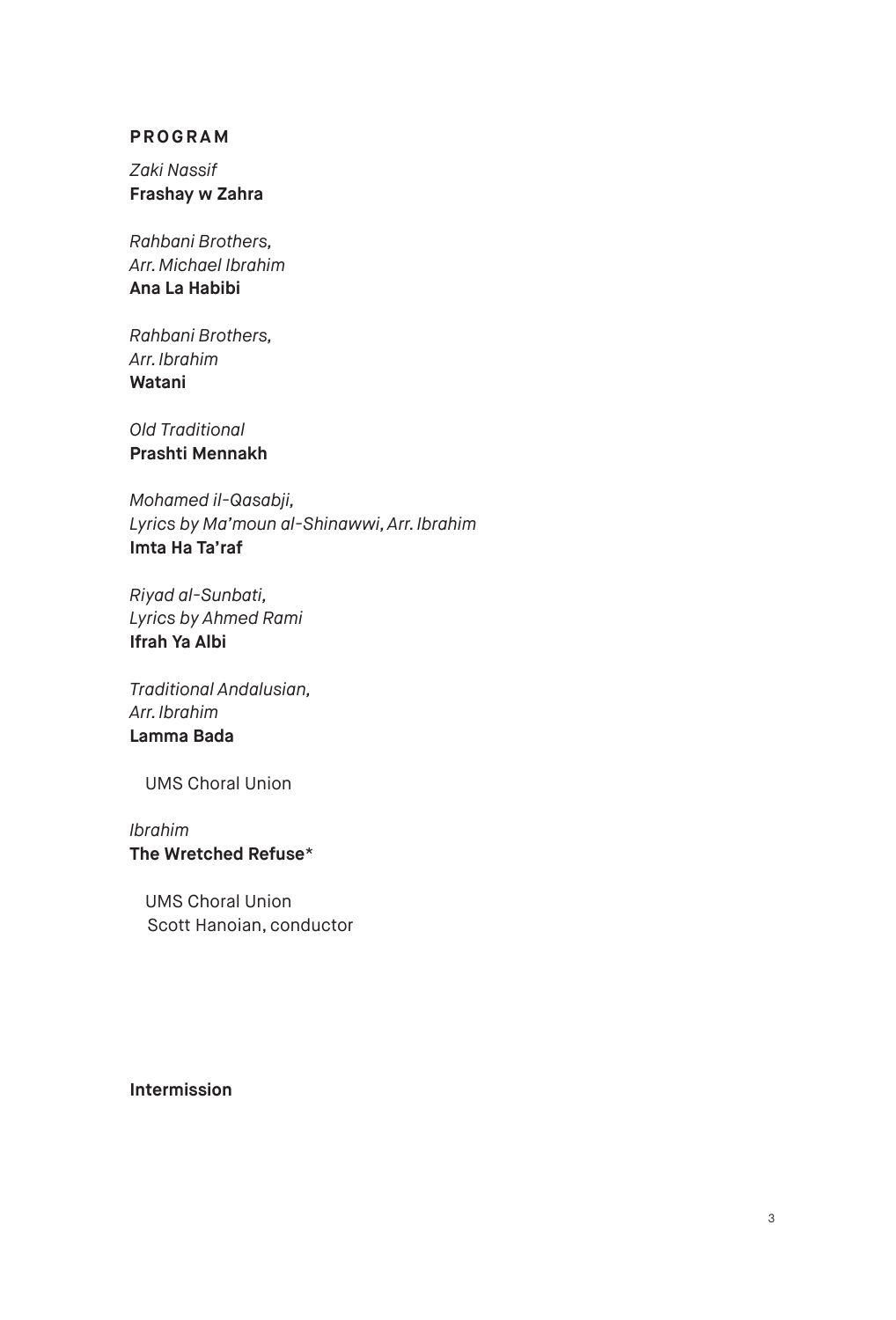*Ibrahim* **Hilim (Dream)**

*Charbel Rouhana, Lyrics by Jad il-Haj* **Qahwah**

*Marwan Khoury, Lyrics by Germanos Germanos, Arr. Ibrahim* **Waynak**

*Abeer Nehme, Lyrics by Lucas Sakr, Arr. Ibrahim* **Ya Tara**

*Rahbani Brothers* **Ya Tayr**

*Philemone Wehbi, Lyrics by Rahbani Brothers* **Min 'Iz il-Nawm**

*Mohamed il-Qasabji, Lyrics by Abu al-Saud al-Ibyari* **Ana Albi Dalili**

*\*World Premiere*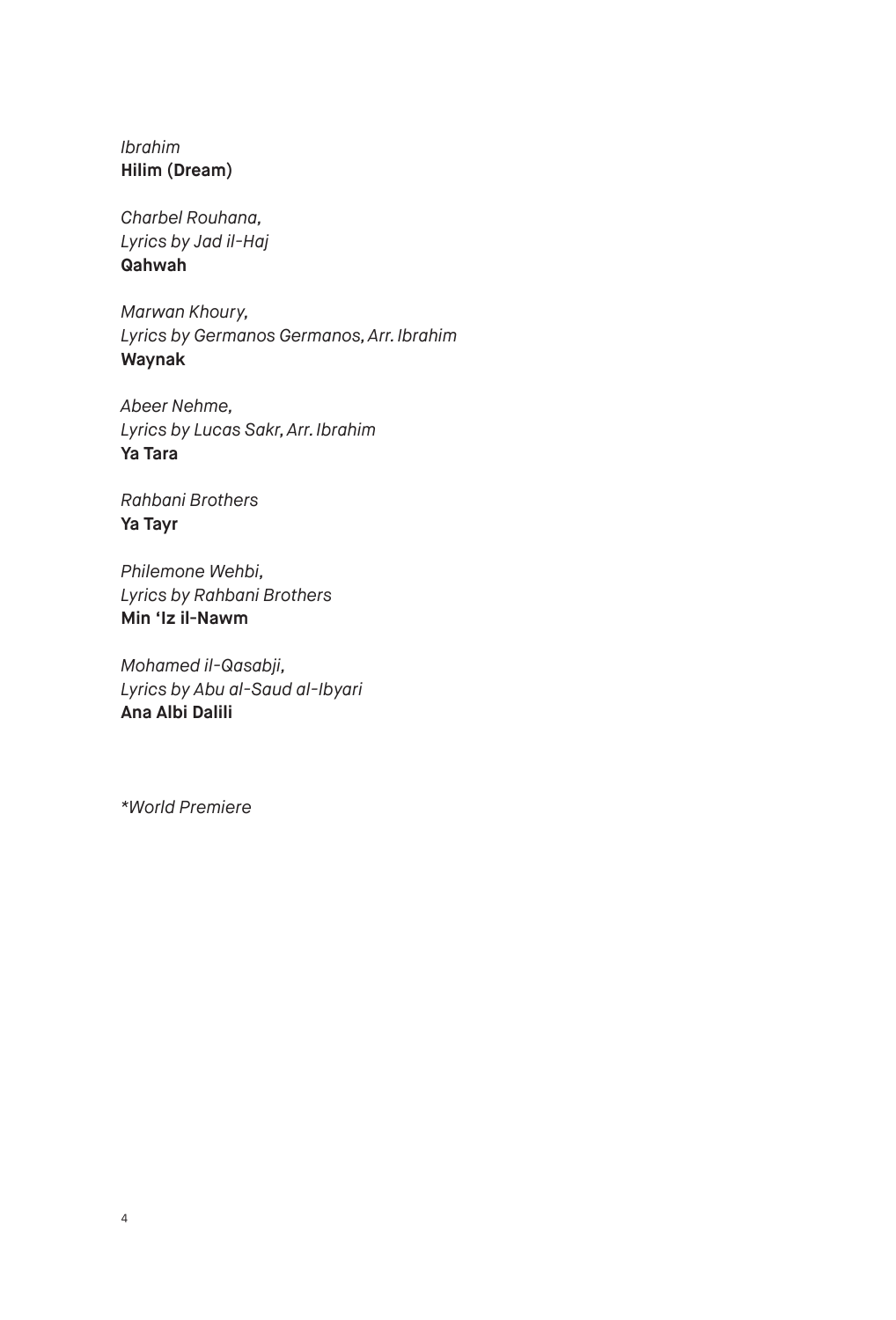### **CELEBRATING THE NAO IN ANN ARBOR**

After nearly 13 years since the National Arab Orchestra (NAO) held its first concert on campus at the University of Michigan, it is so exciting to be back in Ann Arbor! The NAO had its start as a small student group in 2009; to be here performing on campus again is a true homecoming for me. I want to express my sincere gratitude to UMS for making this night possible: I am especially grateful for the opportunity to share a piece of my culture, community, and life with all of you tonight.

The Arab world is a diverse collection of 22 nations, with each country offering its unique thread to the rich tapestry of its people's art, heritage, and tradition of storytelling. This evening's program takes us on a voyage through the Arab world, showcasing select repertoire that spans across land and time. From the sounds of Andalusian Spain to the unique sounds of the Levant and North Africa, we are excited to share this journey with you in collaboration with the UMS Choral Union and our featured guest artist, the incomparable Abeer Nehme.

If you are new to Arab music, welcome! In addition to the different instrumentation you see on stage, you may notice that this music diverges from your auditory norm with its emphasis on melody, utilization of rhythmic cycles that can accompany a melody, additional notes that are not normally used in Western music, and the use of improvisation. Perhaps one of the starkest differences you will observe is the communal relationship between the performers on stage and the audience. This relationship,

which has been observed in studies by renowned ethnomusicologist Dr. Ali Jihad Racy, can be experienced through the audience's varied responses to hearing phrases, solos, improvisations, or melodies they enjoy during the performance. Among the familiar reaction of clapping after solos, audience members have been known to sing along if they know the lyrics, clap in rhythm during a particularly upbeat part of a song, or exclaiming their approval with a variety of phrases in Arabic. This unique trait of Arab music gives way to another shared experience, also studied and written about by Dr. Racy, the concept of *tarab*, which is best described as a state of musical ecstasy or joy brought on by a combination of the musical performance and audience reaction. All you must do is sit back, listen, and enjoy!

If you grew up on this music, welcome home. It is our sincere hope this performance inspires you to know more about your own heritage — and we are confident that you will still hear something new. Among the variety of classical and popular repertoire on the program, we are particularly excited to be premiering a new composition that shares the experiences of children who immigrated to America.

Thank you for coming and sharing this special moment with us and please, enjoy the performance!

*— Michael Ibrahim*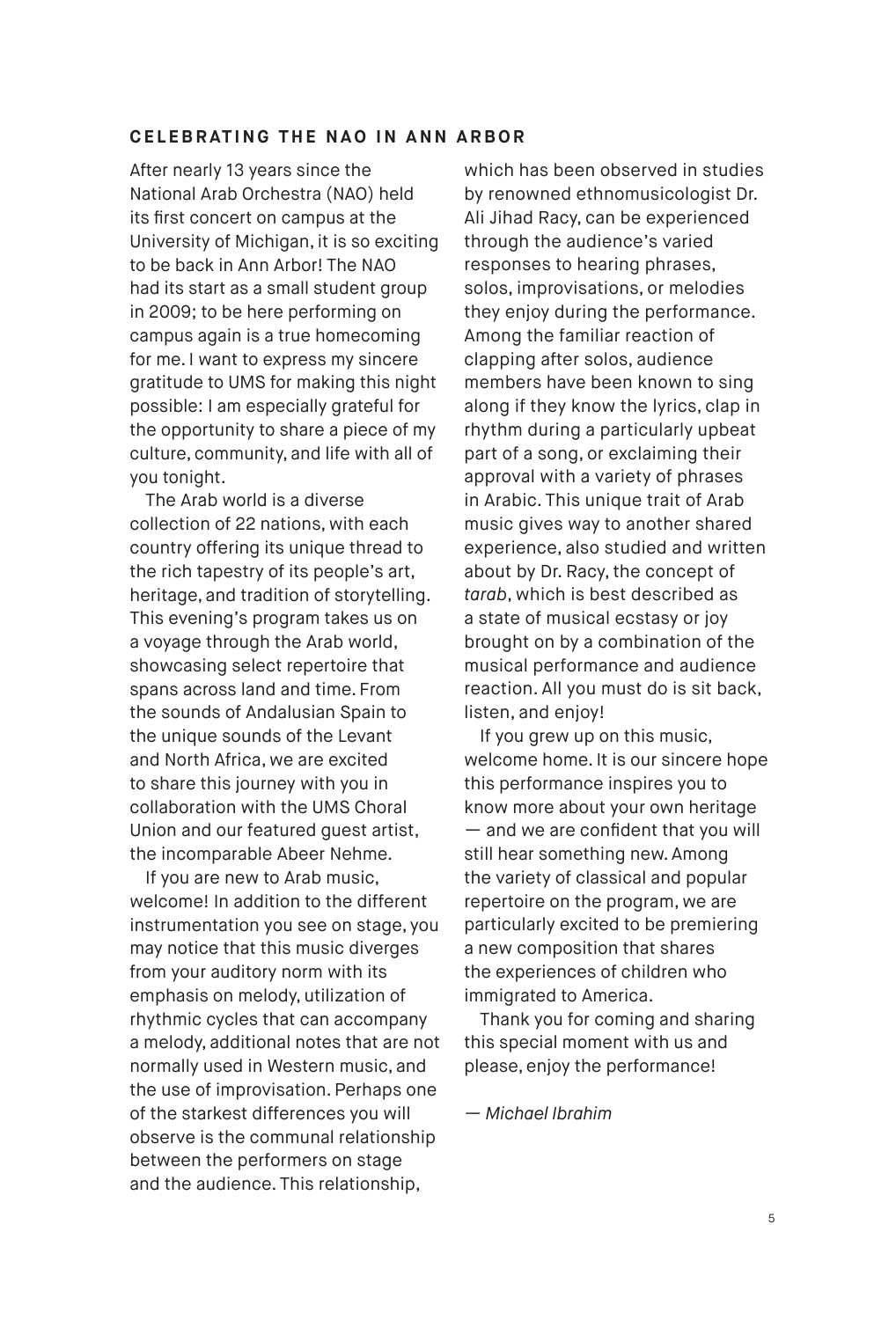## **ARTISTS**

The **National Arab Orchestra** (NAO) is a 501(c)3 nonprofit organization that preserves and integrates Arab culture through music education, outreach, and performance. Founded in 2009, the Orchestra was originally a small chamber music group comprised of *oud* (Arab lute), *qanun* (Arab harp), violin, *nay* (Arab reed flute), and *riqq* (Arab tambourine). Today, the Orchestra is made up of 25 stellar musicians from across the country and is comprised of musicians from both Arab and non-Arab backgrounds. The NAO works with communities across the country providing a platform of cultural expression and exchange for the Arab American community while providing opportunities that will bridge social and cultural barriers through music.

**Michael Ibrahim** (*music director and conductor*) is a Detroit native and was born into a Syrian immigrant family of humble origins. He began his musical studies on the oud, and later studied the bassoon and nay as his musical training progressed. Ibrahim studied under renowned musicians Simon Shaheen, Johnny Sarweh, Nadeem Dlaikan, Douglas Bianchi, Anthony Iannaccone, Dr. David Pierce, Robert Williams, and Victoria King. He earned a bachelor's degree in music from Eastern Michigan University, and a master's degree in conducting from Wayne State University. Ibrahim's background and unique approach to composition and improvisation fusing Western and Arab music idioms has led to performances in concert halls and venues throughout the world, features on a number of recordings and film scores, and opportunities to share the stage with some of the most influential figures in Western and Arab music. His role as an educator, providing instrumental

and ensemble instruction, lectures and demonstrations on Arab music, and at university and grade school levels privately and in the classroom ultimately brought him to founding the National Arab Orchestra, where he currently serves as music director. Ibrahim hopes that he can instill a wider appreciation for Arab music and its heritage through his performances and educational efforts.

**Abeer Nehme** (*vocals*) is a Lebanese established international crossover singer and songwriter possessing one of the most influential voices in the Arab world with exceptional vocal talents. She is known for her ability to perform a diversity of music genres and dialogues. She is considered to be the first Arabic singer and one of the few worldwide to perform in more than 29 languages, making her the emissary of cultural and musical dialogue in the region. These languages are Afghani/Tadjiki, Amazighi, Arabic, Aramaic, Armenian, Azeri, Bengali, Chinese, Coptic, English, Farsi, French, German, Greek, Gujarati, Hindi, Hungarian, Italian, Kurdish, Latin, Nubian, Portuguese, Romani, Russian, Sardinian, Spanish, Sudani, Swedish, and Turkish.

Nehme is the first Lebanese artist to sign an international record deal with Universal Music MENA. To date, she has recorded two studio albums produced by Universal Music and is in the process of recording her third album. Universal Music MENA distributed her double album composed by the renowned Marcel Khalife in 2018.

Over the past few years, she has performed at the most prestigious music venues worldwide and at the most prominent international festivals around the globe. She is also the creator, researcher, television presenter, and producer of music documentaries, such as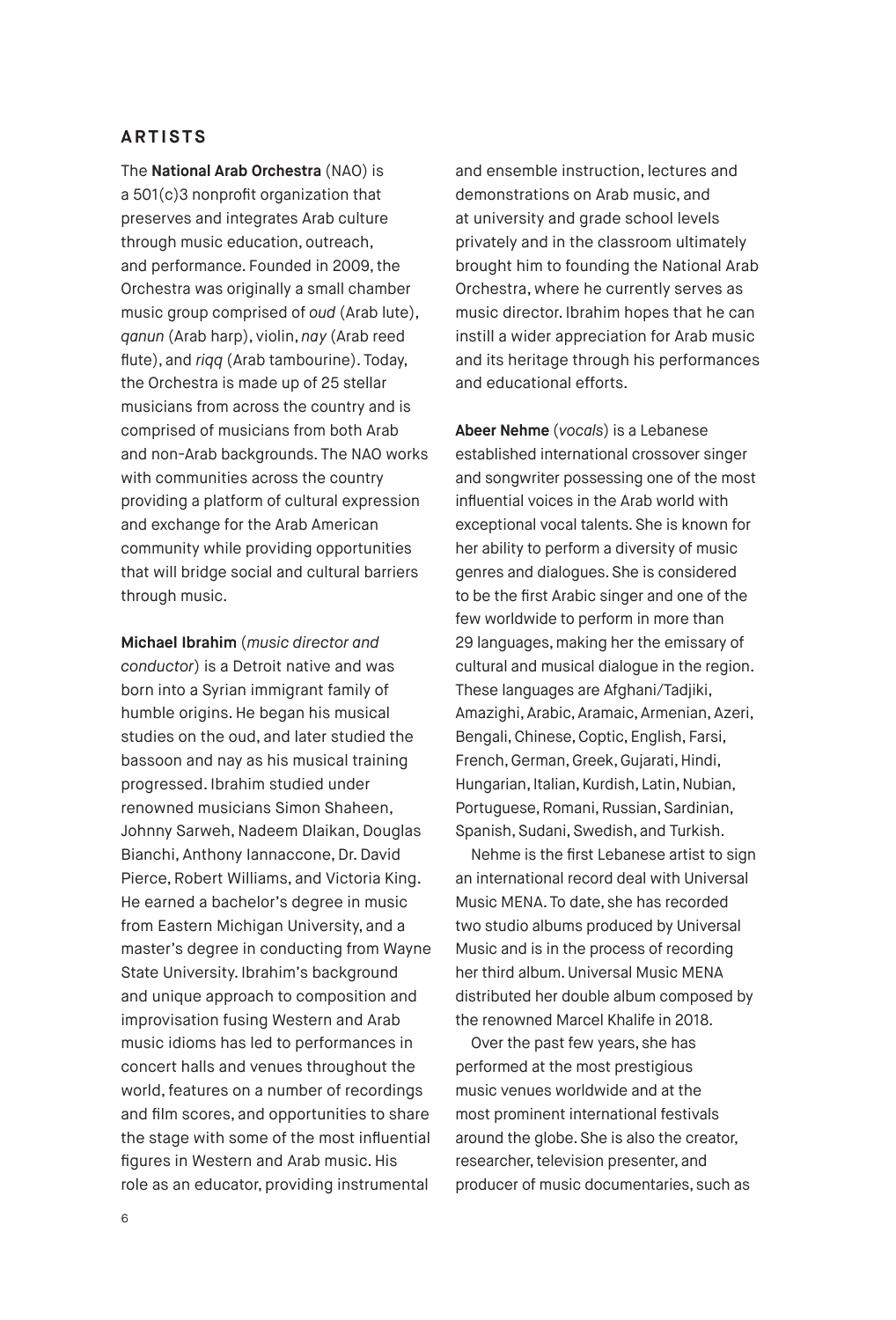*Ethnopholia Mousiqa-l-Shou'oub*, a series of 40 documentaries featuring her unique capacity to sing in various languages and styles. She traveled for six years around the globe looking for the roots of folk and ethnic music. Through this journey, she observed and participated in the cultural traditions of diverse ethnicities, making her a messenger of civilizational, cultural, and artistic dialogues that transcend all boundaries.

Nehme was the television personality and main musical host of the weekly live musical and cultural television show *One Thousand and One Nights* broadcasted on the National Turkish Television (TRT). The show was filmed in Istanbul where she was accompanied by the Turkish Orchestra from 2009–11.

Nehme is a professional music composer with a rich portfolio of achievements. She composed and sang the album *Al Mutanabbi... Mousafiran Abadan* showcasing Al Mutanabbi's most popular poems, produced by the Abu Dhabi Tourism and Culture Authority, for the Abu Dhabi International Book Fair. She also composed the Sheikh Zayed Book Award music, produced by the Sheikh Zayed Book Award committee. She also excelled in musicals, performing the leading roles in prominent productions in Lebanon and abroad, including *Conférence des oiseaux* for Faridal-Din 'Attâr, directed by Thierry Poquet and produced by the Fes World Sacred Music Festival in Morocco. In 2018, Nehme played the leading role in the international musical *Black and White*, produced by 59 Productions UK at the Sheikh Jaber Al Ahmad Cultural Center in Kuwait.

**Scott Hanoian** (*conductor*) is the music director and conductor of the UMS Choral Union where he conducts and prepares the Grammy Award-winning chorus in

performances with the world's finest orchestras and conductors. Choruses prepared by Mr. Hanoian have sung under the batons of Leonard Slatkin, Iván Fischer, Osmo Vänskä, Peter Oundjian, Fabien Gabel, and Arie Lipsky.

Mr. Hanoian is active as an organist, accompanist, continuo artist, conductor, choral adjudicator, and guest clinician. He is the director of music and organist at Christ Church Grosse Pointe, where he directs the church's four choirs and oversees the yearly concert series. Mr. Hanoian has served on the faculty of Wayne State University and Oakland University and was the artistic director and conductor of the Oakland Choral Society from 2013–15.

As an organist and conductor, Mr. Hanoian has performed concerts throughout the US and has led choirs on trips to Great Britain, Ireland, Italy, France, and Spain. In the summer of 2017, Mr. Hanoian led the Christ Church Schola during their weeklong residency at Westminster Abbey. Before moving to Grosse Pointe, Mr. Hanoian was the assistant organist and assistant director of music at Washington National Cathedral where he played the organ for many services including the funerals for Presidents Ronald Reagan and Gerald Ford. Mr. Hanoian has recorded the complete organ works of Johannes Brahms for the JAV label.

Formed in 1879 by a group of local university and townspeople who gathered together for the study of Handel's *Messiah*, the **UMS Choral Union** has performed with many of the world's distinguished orchestras and conductors in its 143-year history. First led by Professor Henry Simmons Frieze and then conducted by Professor Calvin Cady, the group has performed Handel's *Messiah* in Ann Arbor annually since its first *Messiah* performance in December 1879. Based in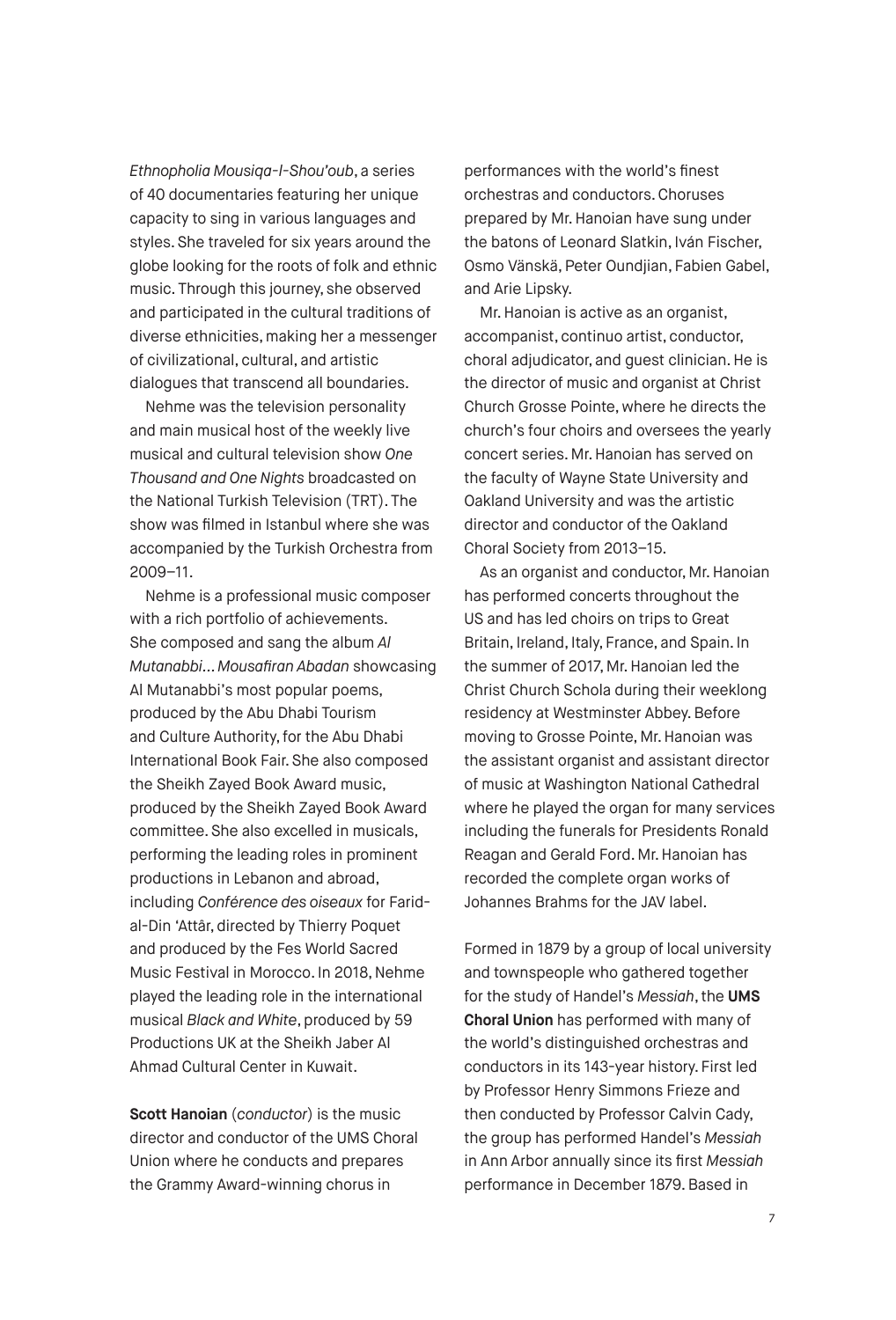Ann Arbor under the aegis of UMS and led by Scott Hanoian, the 175-voice Choral Union is known for its definitive performances of large-scale works for chorus and orchestra. In addition to the resumption of its annual performances of Handel's *Messiah*, the UMS Choral Union's 2021–22 season included a performance of Schumann's *Adventlied* with the Ann Arbor Symphony Orchestra.

The UMS Choral Union was a participant chorus in a rare performance and Grammy Award-winning recording of William Bolcom's *Songs of Innocence and of Experience* under the baton of Leonard Slatkin. Other recent highlights include a Grammy-nominated recording project of the rarely heard *Oresteian Trilogy* by Darius Milhaud conducted by Kenneth Kiesler and collaborations with the San Francisco Symphony, Budapest Festival Orchestra, Minnesota Orchestra, Detroit Symphony Orchestra, and New York Philharmonic. The ensemble received The American Prize in Choral Performance (community division) for its 2017 performance of Beethoven's *Missa Solemnis*.

The UMS Choral Union strives to create an environment that is accessible, diverse, equitable, and inclusive of all. Participation in the Choral Union remains open to all students and adults by audition. For more information on how to audition, please visit www.ums.org/choralunion.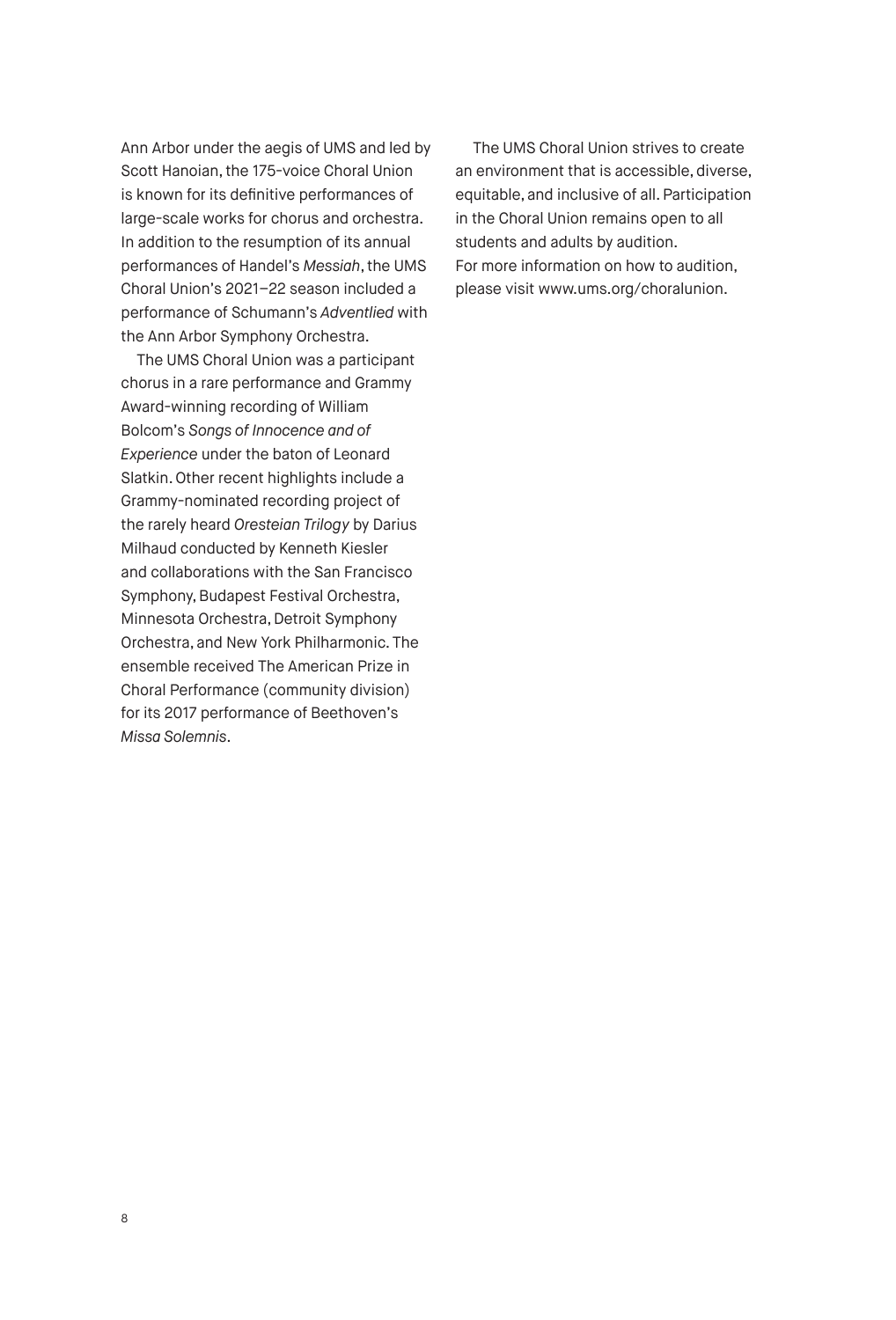# **NATIONAL ARAB ORCHESTRA**

#### **Violin**

Imad Al Taha\* Bengisu Gokce Megan Gould Jumanah Hassan Insia Malik Daniel Moltke Mohammad Tahboub Christopher Witulski Sachiyo Yoshimoto

#### **Viola**

Marandi Hostetter Roberto Riggio Andrea Vercoe

**Cello** Mohannad Al Zahabi George Crotty Khaled Khalifa

**Bass** Jonathan Hammonds

**Nay** Michael Ibrahim † **Qanun** Firas Zreik

**Oud** Nashwan Fadel

**Electric Guitar** Edward Gedeon

**Piano** Scott Van Ornum

**Harp** Celia van den Bogert

**Percussion** Edy Fadel Gilbert Mansour Dr. Gursharan Singh Sandhu Zafir Tawil

† *Conductor/Director* \* *Concertmaster*

#### **The National Arab Orchestra thanks its donors and sponsors:**

Amerapex Center for Arab Philanthropy (CAAP) Dr. Khaldoun Tarabin – Alpine Dental Ghassan and Manal Saab Foundation Healthspective, Inc. Ibraham Mardam-Bey Louis, Lauren & Lana Foundation

Michael and Hoda Kardoush Michigan Council for the Arts National Endowment for the Arts National Performance Network Odessa Dental Solutions Pharmascript Troy and Raghad Farah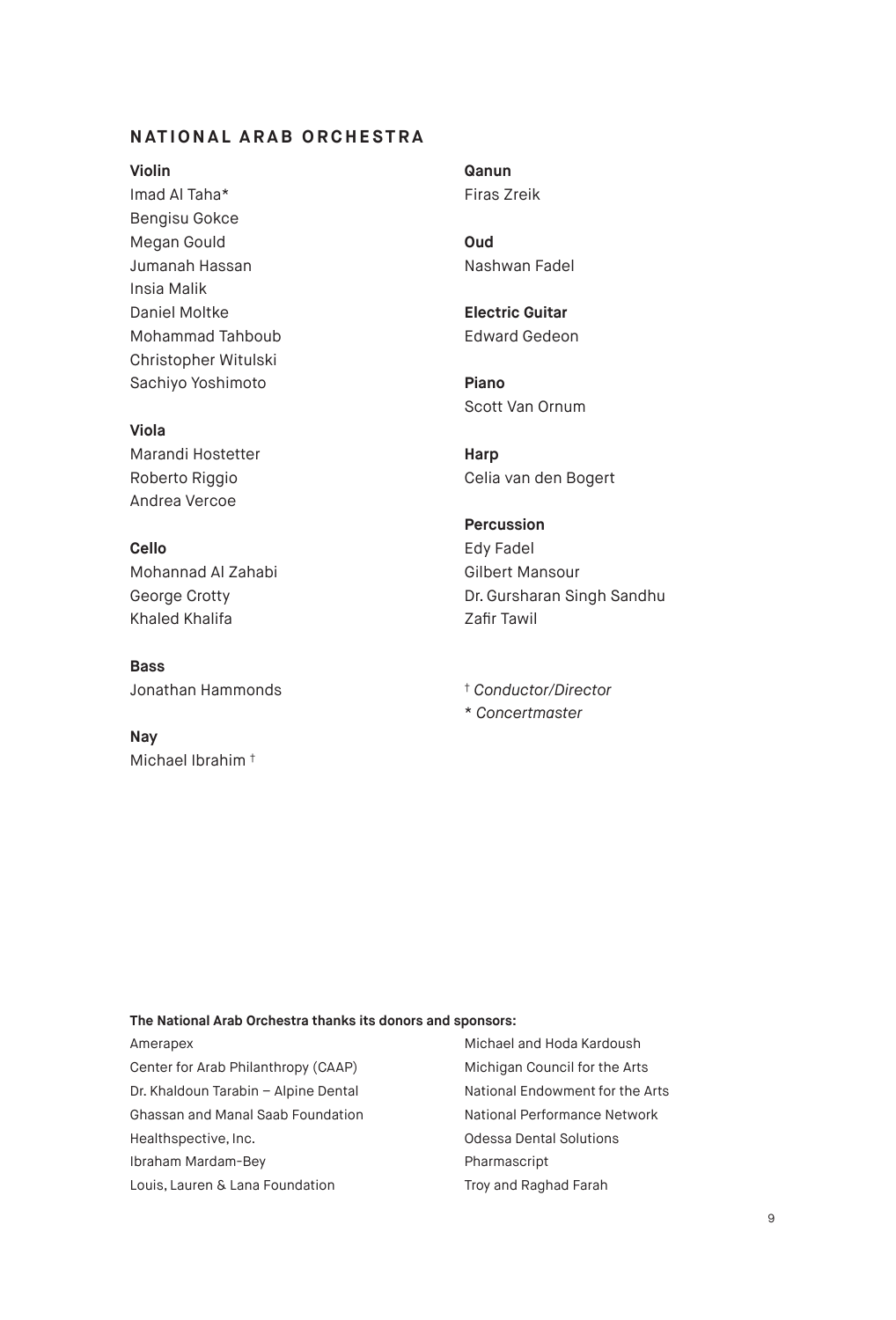#### **UMS CHORAL UNION**

Scott Hanoian / *Conductor and Music Director* Maggie Burk / *Assistant Conductor* Jean Schneider / *Pianist* Kathleen Operhall / *Chorus Manager* Johanna Grum / *Librarian*

#### **Soprano**

Katie Alltop Elizabeth Baldner Debra Joy Brabenec Maggie Burk Ann Burke Anne Busch Jenny Calahan Carol Callan Susan F. Campbell Mary Jane Chase Cheryl D. Clarkson Barbara Clayton Corynn Coscia Carrie Deierlein Madeline Dickens Briana Dusling Chikodi Etike Marjorie Fera Keiko Goto Meredith Hanoian – **SC** Shelly Hawkins Sarah Herwick Jasmine Jaggers Elle Jorling Amy Knight Kallan Larsen Tamina Lock Kathleen E. Marinan Stephanie Miller-Allen Armaity Minwalla Margaret Dearden

Petersen Sara J. Peth Lily Robinson Renee Roederer

Rachael L.Rose Mary Schieve Virginia Thorne-Herrmann Margie Warrick Maureen White-Goeman Mary Wigton – **SL**  Lauren E. Wilson

#### **Alto**

Paula Allison-England Carol Barnhart Margy Boshoven Lauren Boyles-Brewitt Lora Perry Campredon Jean Cares Ashley Carman Cheong-Hee Chang Melissa Doyle Jane Forman Karyn L. Goff Judi Lempert Green Johanna Grum Kat Hagedorn Sook Han Carol Kraemer Hohnke Katherine Klykylo Johanna Liao Cynthia Lunan Beth McNally – **SC**  Marilyn Meeker – **SL**  Carol Milstein Richa Mukerjee

Kathryn Murphy Kathleen Operhall Judith Pennywell Alexa Piotrowski Rachel Piper Ruth Senter Cindy Shindledecker Susan Sinta Hanna Song Katherine Spindler Ruth A. Theobald Cheryl Utiger Alice VanWambeke Mary Beth Westin Karen Woollams

#### **Tenor**

Stephen Amori Michael Ansara Jr. Gary Banks – **SC**  Wade Baughman Steven Fudge – **SL**  Carl Gies Arthur Gulick Peter C. Henninger-Osgood Benjamin Johnson Marius Jooste Corwin Kerr Bob Klaffke Rich Marsh Michael McCarren Ben Rorem Thomas Shaw Ray Shuster Robert J. Stevenson Peter Toogood Trevor Young

#### **Bass**

Sam Baetzel – **SL**  Joel Beam William Boggs – **SC** Charles A. Burch Kyle Cozad Sean Dey John Dryden Robert Edgar Jeffrey Ellison Daniel Enos Allen Finkel Robert R. Florka John Heilig Jorge Iñiguez-Lluhi Sunho Lee Rick J. Litow Roderick J. Little Aidan Meador-Woodruff Thomas Postema Thomas Sommerfeld Jeff Spindler David Townsend James Watz

**SL** – Section Leader **SC** – Section Coach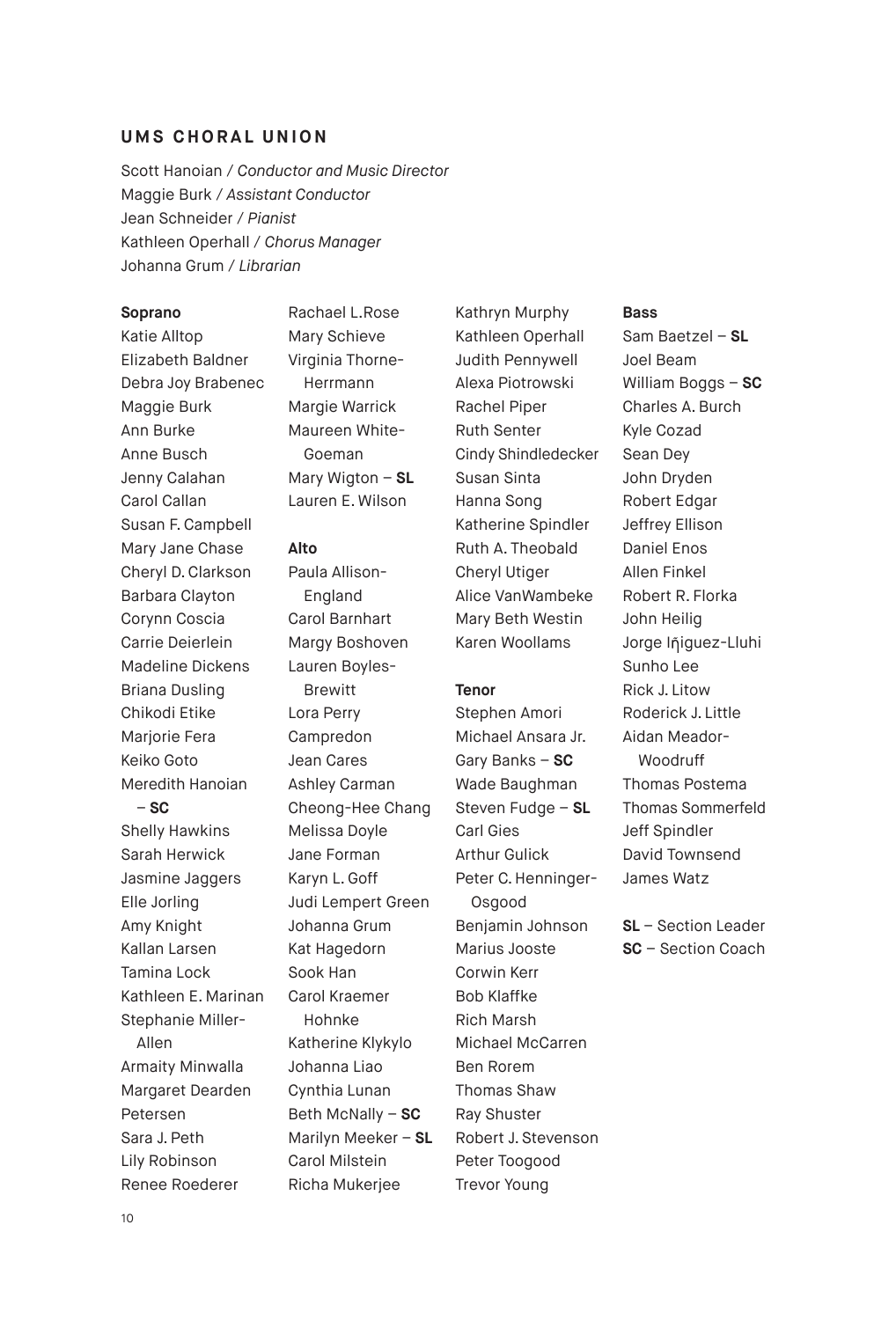# **UMS ARCHIVES**

UMS welcomes the **National Arab Orchestra**, **Michael Ibrahim**, and **Abeer Nehme** as they make their UMS debuts tonight. This evening's performance marks the **UMS Choral Union**'s 448th appearance under UMS auspices, following its most recent UMS performances of Handel's *Messiah* in December 2021 in Hill Auditorium with **Scott Hanoian**. Scott Hanoian makes his 19th UMS appearance this evening, following his UMS debut in December 2015 in performances of Handel's *Messiah*.